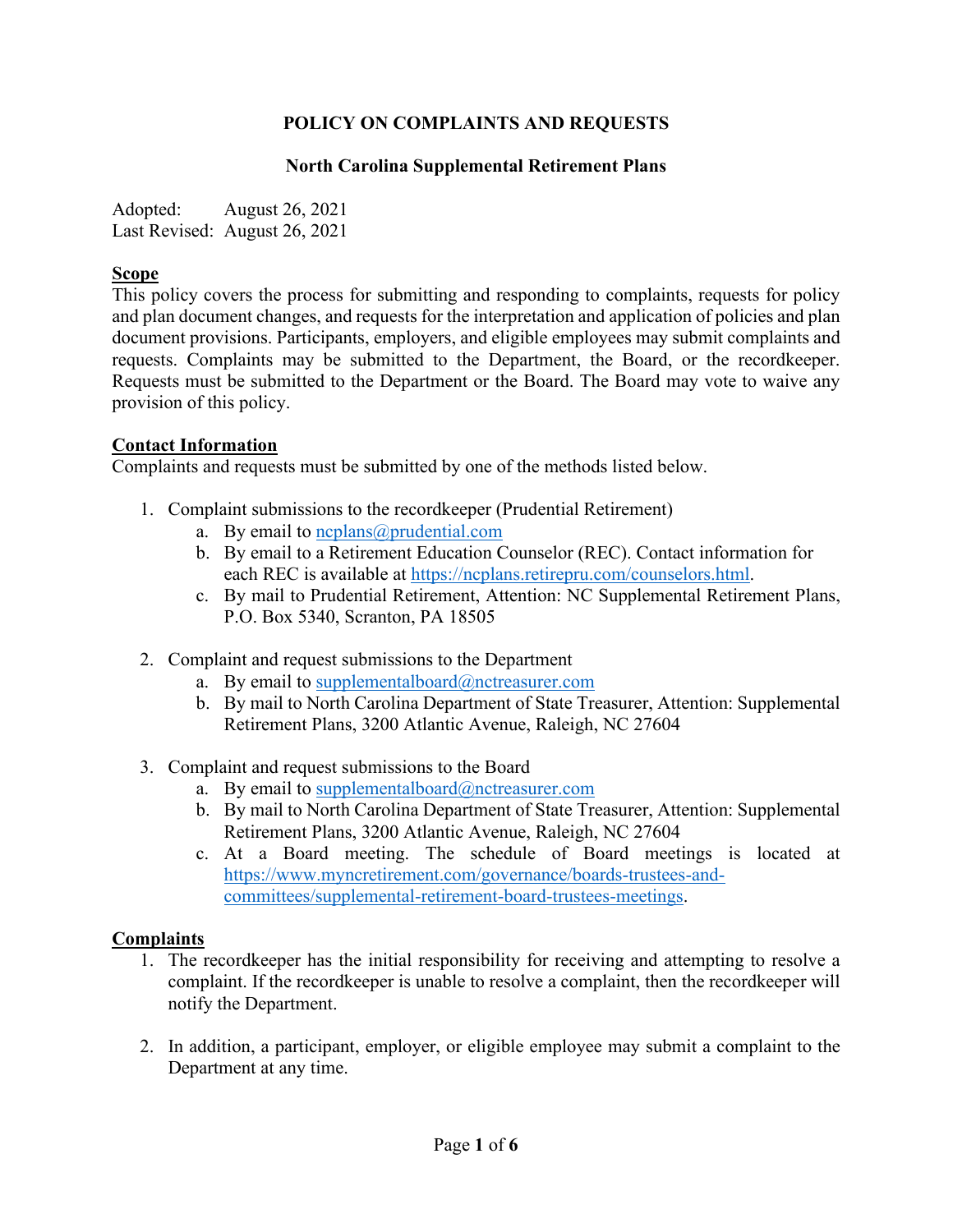- 3. Departmental staff will attempt to resolve the complaint, either directly with the participant, employer, or eligible employee or in conjunction with the recordkeeper.
- 4. Staff will submit the complaint to the SRP Appeals Committee for a final agency decision if staff is unable to resolve the complaint or litigation is reasonably likely.
	- a. The members of the SRP Appeals Committee are the Executive Director of the Retirement Systems Division, the General Counsel (or designee), the Director of the Supplemental Savings Programs, the Assistant General Counsel for the Supplemental Retirement Plans, and the Compliance Officer for the Supplemental Retirement Plans. An attorney from the Office of the Attorney General may participate at the request of the Executive Director or the General Counsel. A majority of the members of the SRP Appeals Committee must participate in the decisions.
	- b. The SRP Appeals Committee will issue a written final agency decision to the participant, employer, or eligible employee within 15 business days but may extend the response period as necessary to collect additional information, consult with staff, the recordkeeper, and other parties, receive legal advice, or otherwise reach a decision.
	- c. The written final agency decision will include the specific reasons for the SRP Appeals Committee's decision.
	- d. The final agency decision will constitute the official final determination of the matter by the Department on behalf of itself and the Board.
- 5. A participant, employer, or eligible employee may appeal the Department's final agency decision to the extent, and in the manner, provided by North Carolina law.
- 6. For the NC 403(b) Program, the plan sponsor (*i.e.*, the school district or community college) is responsible for resolving complaints that are not related to the services provided by the Department, the Board, or the recordkeeper.

## **Requests for policy and plan document changes**

- 1. A request must be in writing and contain the following information:
	- a. The name, email address, mailing address, and telephone number of the requestor; and
	- b. The specific policy or plan document change that is being requested, which may include proposed text for the policy or plan document.
- 2. A requestor may submit additional information regarding the request, including the reason for the requested change and the cost and other expected effects of the requested change.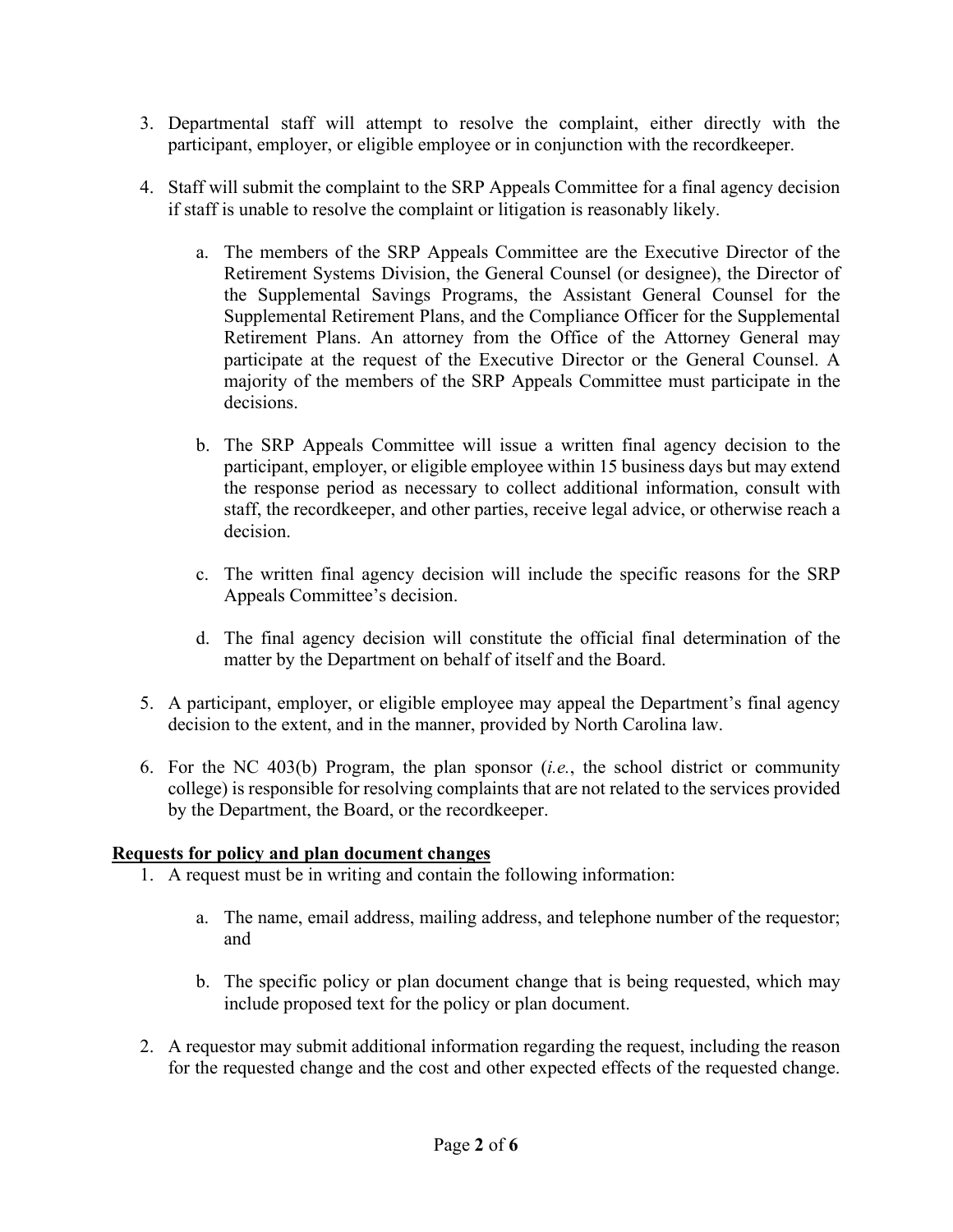The additional information may be submitted in writing to the Department or the Board or in person at a Board meeting.

- 3. Review by the Department.
	- a. The Department will acknowledge a written request upon receipt.
	- b. The Department will review the request and respond to the requestor within 60 days; however, the Department may continue its consideration of the request for successive 30-day periods upon notice to the requestor.
	- c. If the Department denies the request, it will notify the requestor of its decision in writing (including email), including the reason(s) for the denial.
	- d. Alternatively, the Department may present the request to the Board for its consideration. The Department will notify the requestor of its decision and the meeting at which the Board will consider the request.
- 4. Initial Board meeting.
	- a. If the Department decides to present a request to the Board, the request will be included as soon as reasonably possible on the agenda for a quarterly Board meeting.
	- b. Alternatively, a requestor, including one whose request was denied by the Department, may present a request to the Board in person.
	- c. The written submission, if any, will be included in the Board's meeting materials, and the request and the Board's action will be recorded in the meeting minutes.
	- d. The Board may take one of the following actions:
		- i. Approve the request, either as presented or as amended;
		- ii. Deny the request; or
		- iii. Defer the request to the next quarterly Board meeting to allow time for public comments, the collection of additional information, and/or the drafting of proposed text by the Department.
- 5. If the Board defers a decision at the initial Board meeting, the Department will do the following pending the next quarterly Board meeting:
	- a. Post on the Department's website the request, including any proposed text, and the process for the public to provide written comments; and
	- b. Receive written comments on the request.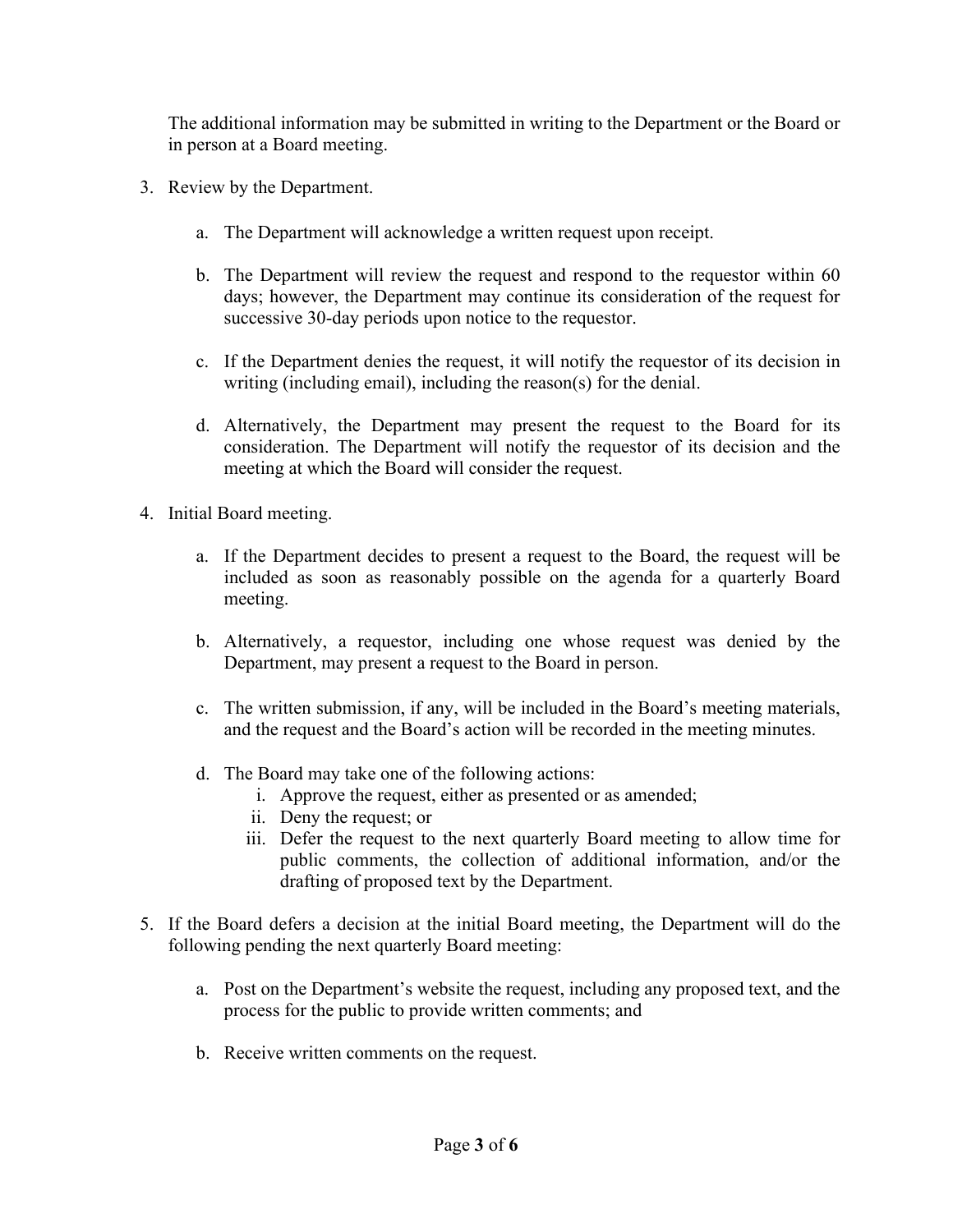- 6. If the Board defers a decision at the initial Board meeting, then at the next quarterly Board meeting:
	- a. The request will be included on the agenda;
	- b. The Board's meeting materials will include the requestor's written submission, any public comments received by the Department, any proposed policy or plan document text, and any additional information from the Department regarding the request;
	- c. The Board will take one of the actions described in Part 4.d; however, if the Board again defers a final decision on the request, the Board will include in its deferral motion the specific reasons for the deferral; and
	- d. The action of the Board will be included in the meeting minutes.
- 7. The Department will communicate the Board's final decision to the requestor in writing.
- 8. The Board may vote to waive any provision of this section as part of its consideration of a request.
- 9. This section does not limit the right of the Board to make any change to any policy or plan document at any time.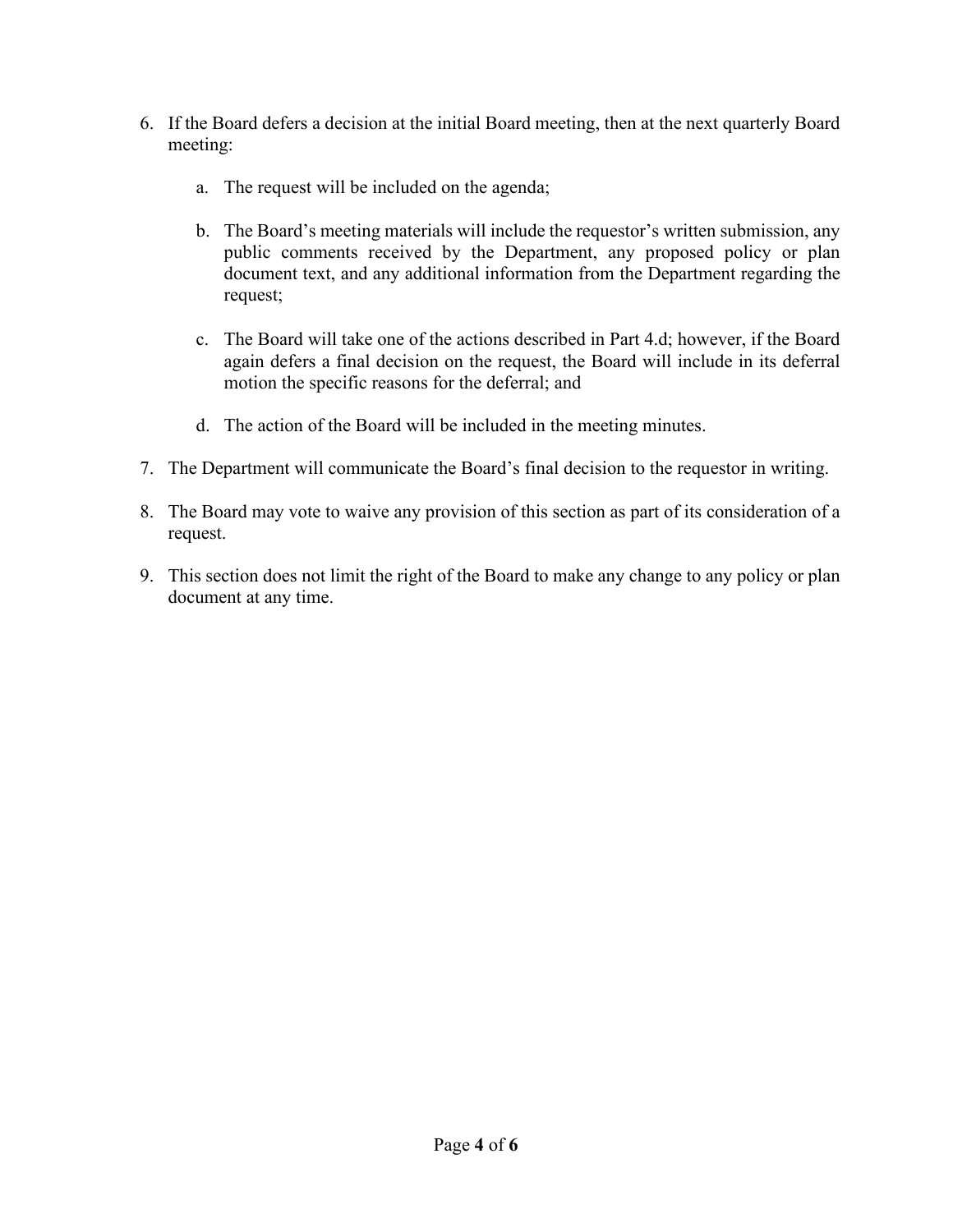# **Requests for policy and plan document interpretations and applications**

- 1. The section applies to requests by participants, employers, and eligible employees for the Department and the Board to do one of the following:
	- a. Resolve a conflict, or perceived conflict, between two provisions of a policy and/or plan document; or
	- b. Determine the application of a policy or plan document to a specific set of facts.
- 2. A request for interpretation (i.e., Part 1.a) must be in writing and contain the following information:
	- a. The name, email address, and mailing address of the requestor;
	- b. The specific policy and/or plan document provisions for which an interpretation is being requested; and
	- c. A specific statement of the conflict or perceived conflict for which an interpretation is being requested.
- 3. A request for application (i.e., Part 1.b) must be in writing and contain the following information:
	- a. The name, email address, mailing address, and telephone number of the requestor;
	- b. The specific policy and/or plan document provision for which a determination of application is being requested; and
	- c. A statement of the manner in which the requestor is affected, or thinks that the requestor may be affected, by the policy or plan document provision.
- 4. The Department is responsible for receiving, deciding, and responding to requests on behalf of the Board.
- 5. The Department will collect the information and involve the staff members and external parties that it considers necessary or beneficial to deciding the issue.
- 6. The Department will report requests and decisions to the Board at its quarterly meetings and may propose policy and plan document changes to the Board as a result of the requests.
- 7. This section does not limit the right of the Board to make any change to any policy or plan document at any time.